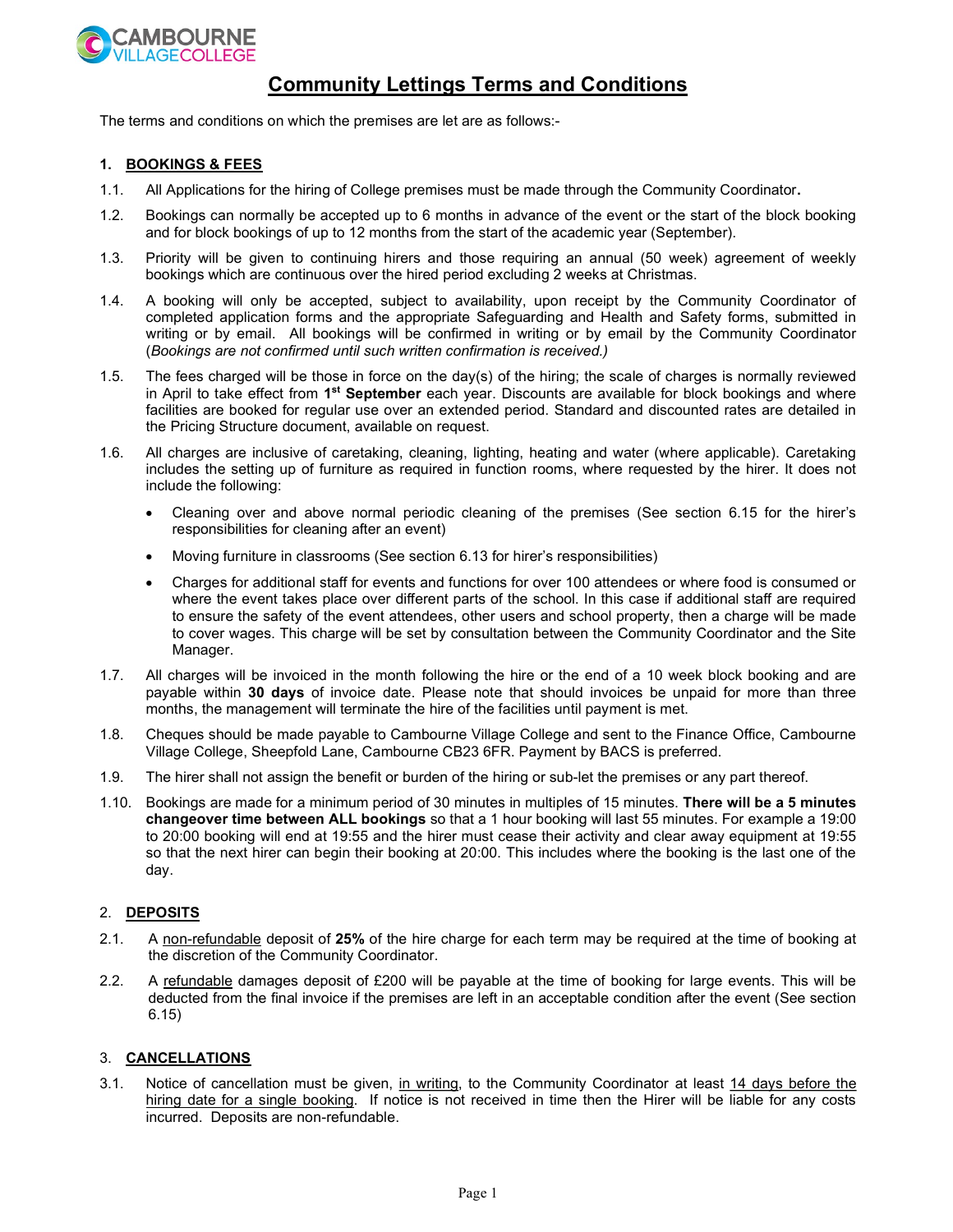- 3.2. Individual sessions of a block booking may be cancelled with 7 days notice and no charge will be incurred. If they are cancelled with less than 7 days notice a 50% charge will be incurred. If a session is cancelled with less than 24 hours notice the full charge will be incurred.
- 3.3. The Governing Body reserves the right, by notice to the hirer, to terminate the hiring at any time for reasons outside of their control and to return to the hirer any monies paid by way of deposit. The Governing Body shall not be under any liability to the hirer for any loss or damage they may sustain arising out of such termination.
- 3.4. The Governing Body has the right to terminate a lettings contract with immediate effect if (in the opinion of the Head of School) the hirer has misused the premises. Liability is limited to monies paid.
- 3.5. The Duty Site Officer has the authority, at any time, to stop any activities considered inappropriate and, in exceptional circumstances, to evacuate the facilities.

## 4. PUBLIC LIABILITY INSURANCE

- 4.1. All Hirers must have adequate **Public Liability Insurance** cover as a condition of the letting.
- 4.2. If Public Liability Insurance is not held by your organisation/group, you must ensure that adequate cover is obtained. Written confirmation from the insurance company or broker concerned will be required by the Community Coordinator prior to the letting. Cover under Cambourne Village College's PLI is available for an additional charge as detailed in the application form.

## 5. GENERAL DATA PROTECTION REGULATIONS (GDPR)

To aid GDPR compliance within our school please ensure that you follow the guidelines below:

- 5.1 School devices should not be accessed without permission.
- 5.2 All locked cabinets and doors must be locked again after use.
- 5.3 No personal information belonging to students, staff or visitors should be copied or removed; this includes recording images with data in view, removing documents, and saving documents to USBs or personal devices.
- 5.4 Any potential data losses or breaches concerning data belonging to staff or students at Cambourne VC must be reported to Ingrid Sims.

Please note: Sensitive data is anything that can be used to identify a person, including photographs, biometric data, assessments and personal information such as name, date of birth and contact details.

For further information on our GDPR policies, please visit: https://www.catrust.co.uk/key-information/policies

## ALCOHOL CONSUMPTION

The premises are not licensed for the sale of alcohol. The hirer is responsible for applying for their own temporary alcohol licence and may do this with the prior permission of the Community Coordinator. Hirers may not bring their own alcohol onto the premises. Hirers must use their best endeavours to prevent drunkenness and under-age drinking. Anyone whose behaviour causes concern to the Duty Site Officer will be asked to leave immediately.

#### 6. HIRERS' RESPONSIBILITIES

The Hirer will:

- 6.1. Vacate the premises by the time stated, respecting the 5 minute changeover time.
- 6.2. Not exceed the licensed capacity limits of the facilities (Capacity limits are available on request).
- 6.3. Be responsible for obtaining the licence of the owner of the copyright of any dramatic or musical work intended to be performed or sung and must indemnify Cambourne Village College against any infringement of copyright.
- 6.4. Ensure that any equipment brought onto the premises and used is safe and meets the standards of any statutory requirements regarding its serviceability, control and use (PAT testing).
- 6.5. Fire-proof all scenery and props etc to be used in any performances, in accordance with instructions issued by the Fire Officer. The use of smoke-machines, candles and other devices likely to activate fire alarms is prohibited.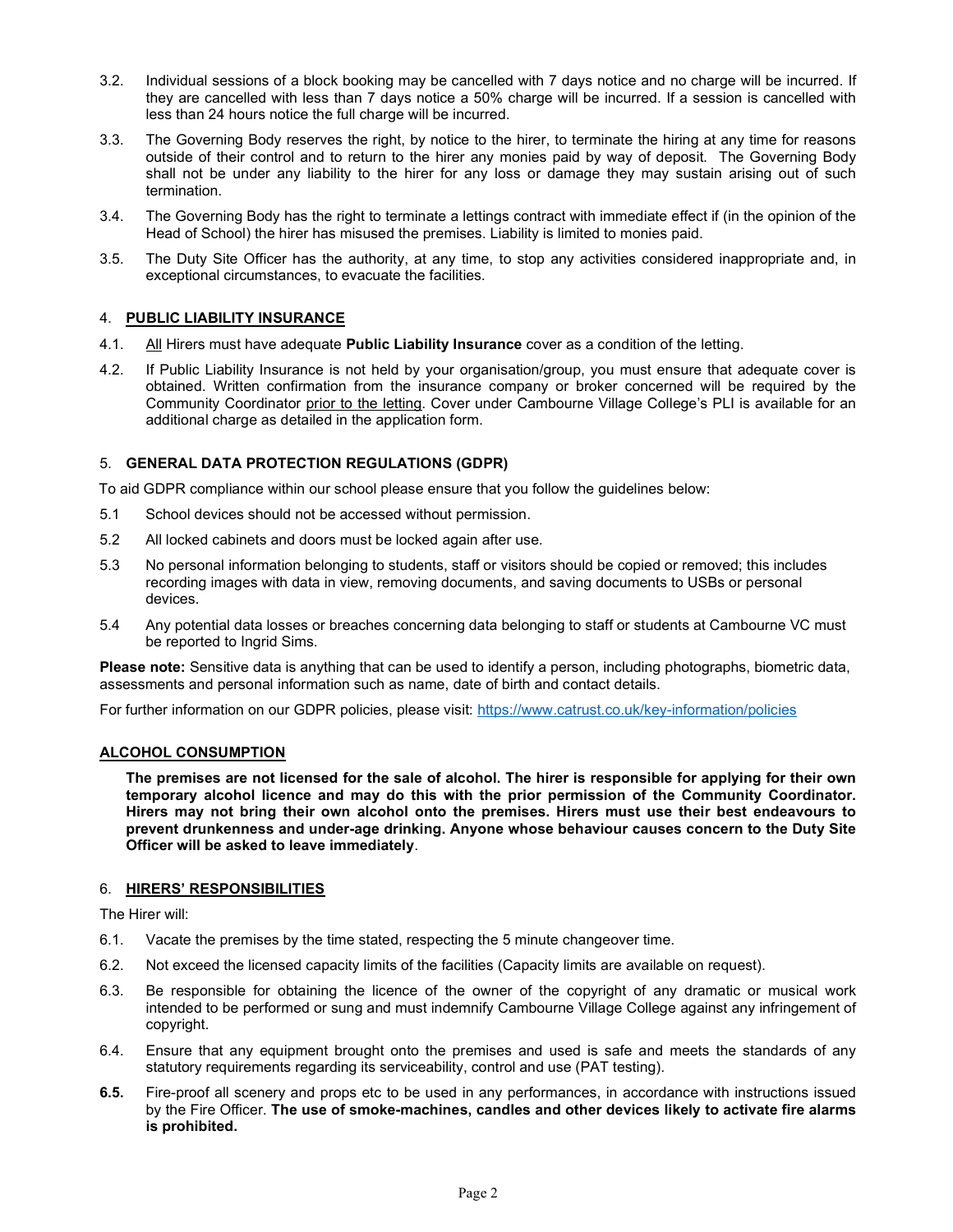- 6.6. Observe the school's 'NO SMOKING POLICY'. All those who use the premises are kindly asked to refrain from smoking anywhere within the College or grounds at all times. We also operate a 'Gum Free' zone on the entire site and chewing gum is banned throughout the school campus, (including grounds).
- 6.7. Observe the school's Health & Safety Policy.
- 6.8. Provide their own trained First Aider.
- 6.9. Comply with all applicable notices and signs.
- 6.10. Ensure that all persons wear footwear appropriate to the flooring in the space they are using e.g. Sports Hall, so that the floor is not marked or damaged. For use of the 3G facility, the footwear guidelines must be followed.
- 6.11. Immediately evacuate the premises by the nearest Fire Exit on the sounding of the Fire Alarm. (The Fire Alarm is a continuous ringing of the school bell). Gather at the front of the school away from the building by the bike sheds. Users of the 3G, cricket nets and courts must also evacuate to the front of the school.
- 6.12. Inform the Duty Site Officer immediately of any accidents/incidents.
- 6.13. Leave the premises and equipment as found, returning all furniture that has been moved by the hirer to its original positions, disposing of litter in the bins provided and cleaning up any spills.
- 6.14. Remove items of equipment not belonging to the Village College at the end of use. Items left behind will be taken to Lost Property at the School Reception, where they will be kept for two weeks before disposal.
- 6.15. Following an event which includes the consumption of food and drink with consequent soiling of floor and furniture surfaces and the creation of food waste and rubbish, tidy up and dispose of all waste and rubbish in the bin bags supplied, sweep floors and wipe furniture, so that the premises are left in a clean and tidy condition.
- 6.16. If any additional expense is incurred, arising from the letting, or any extra cleaning becomes necessary as a consequence of the use of the premises, the person/organisation hiring the school will be responsible for any such expense and charged accordingly.
- 6.17. Persons hiring premises or grounds will be held responsible for any damage to buildings, furniture, equipment or other property and a claim for the reinstatement, replacement or repair of such will be made whether as a result of the negligence of the Hirer or his/her invitees, employees or agents during the period of hire. The Hirer shall be deemed to have undertaken to pay the cost of such reparation by signing the hire agreement. Please note that no nail or fastening of any kind shall be driven or put into any wall, partition, pillar or other fittings or furniture.
- 6.18. In respect of Item 6.16, the Hirer will be expected to insure this risk and hold legal liability insurance to cover claims directly arising from their group or organisation's activities.
- 6.19. The Hirer is responsible for signing in as instructed at Reception. They are responsible for taking their own registers for their group/club/event. Groups will not be permitted on site until the lead/responsible person has signed in. This includes for access to the 3G pitches.
- 6.20. The Hirer is responsible for the supervision of all persons attending the premises for the purpose of the hiring, while they are on the premises or on any part of Cambourne Village College site, and for preserving good order.

## 7.0 OTHER ISSUES

- 7.1 The school cannot allow the Hirer to use ladders or scaffolding unless they hold a recognised certificate to show that they have been adequately trained to do so.
- 7.2 The school cannot accept responsibility for any loss, damage, accident or injury arising during the Hirer's use of the premises, or to any member of the Hirer's party and the hirer shall indemnify the Cambourne Village College Local Governing Body and Cam Academy Trust against all claims, demands, actions or proceedings.
- 7.3 The Hirer is responsible for providing their own trained, first aider and equipment. However; in the case of an emergency contact the evening Receptionist or Site Assistant.
- 7.4 Complaints should be made in writing to the Community Coordinator.
- 7.5 Car Parking for approximately 100 cars is available at the school within the Main Car Park. All hirers must ensure that vehicles are parked in designated parking spaces only; vehicles should never be parked on the grass. All vehicles are parked at the owner's risk. The school accepts no responsibility for theft or damage to vehicles while parked on the premises.